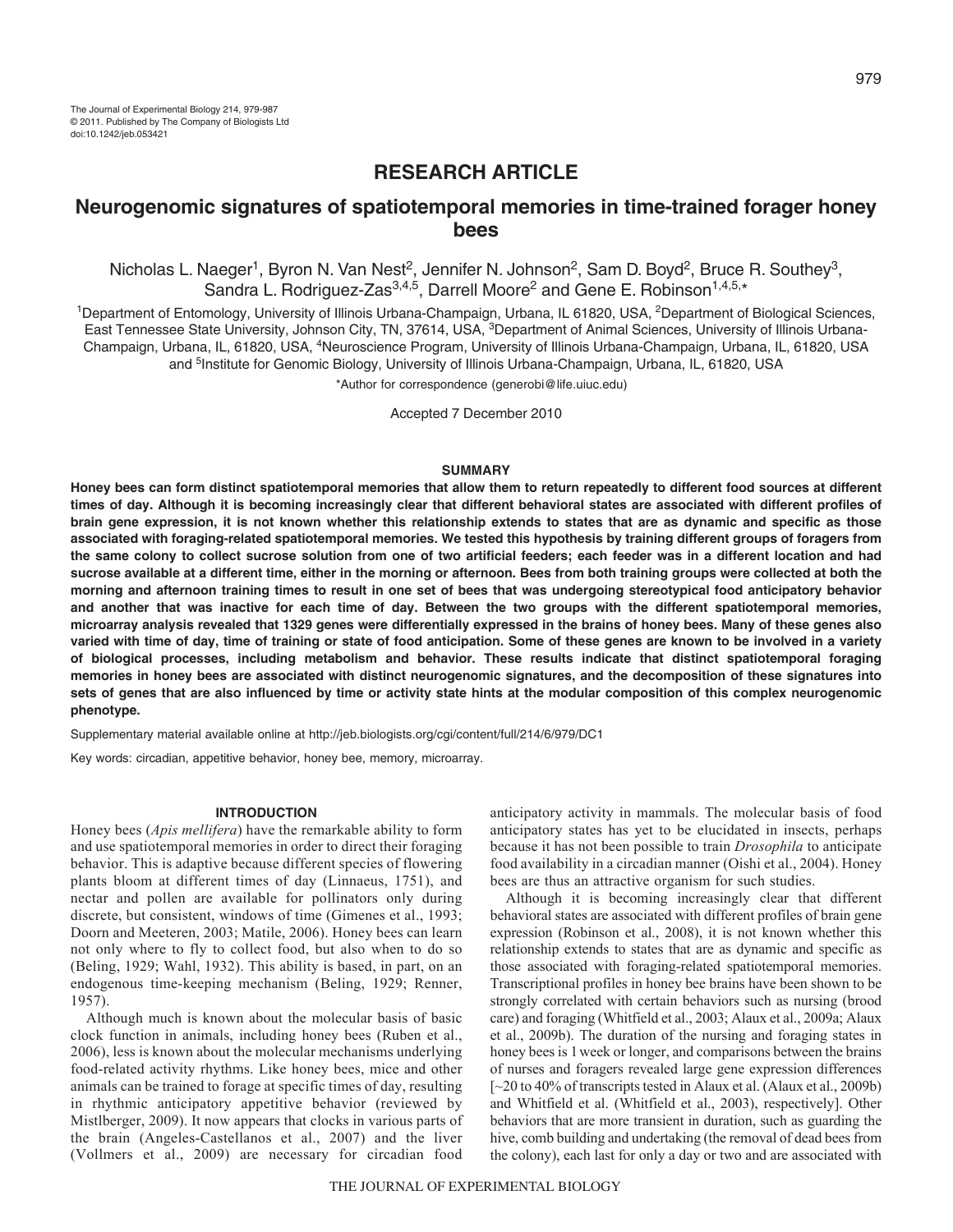fewer differences in gene expression (Cash et al., 2005). These findings, plus the known influences of gene expression on rhythmic behavior (Allada and Chung, 2010) and various forms of learned behavior (Barrett and Wood, 2008) in other organisms, led us to hypothesize that transcriptional differences exist between bees trained to have distinct foraging-related spatiotemporal memories.

## **MATERIALS AND METHODS**

We trained different bees from the same hive to forage at different times of day, at different locations and with different scents. Our experimental design enabled us to search separately for gene expression patterns associated with differences in activity state, time of day or specific spatiotemporal memories.

#### **Bees, training and collection**

Two unrelated typical colonies of European honey bees (*Apis mellifera* Linnaeus 1758, a mixture of European subspecies, largely *ligustica*) were each placed into a clear plastic-walled observation hive (97×96 cm) with eight frames of honeycombs. Each colony was headed by a naturally mated queen and was composed of  $\sim$ 12,000 workers at the start of the study. The hives were kept at the former Marine Corps Armory site, warrant of East Tennessee State University, Johnson City, TN, USA. Each hive was kept in a small wooden shed to allow for observations without exposing the colony to direct sunlight, and the bees were allowed to adjust to the new environment for at least 1week before training commenced. The sides of the hive were constructed of 16 clear plastic windows that could be opened to allow for the collection of bees with minimal disturbance to the colony. Two replicates of the experiment were performed, one for each colony, from 14 to 19 and 21 to 28 August 2007. Over the duration of the experiment, several different species of wildflowers were in bloom at the study site.

The field component of this study consisted of three phases: orientation, training and collection. The orientation phase lasted 1 or 2days, during which the bees learned the location of the artificial feeder. Filter paper soaked with sucrose solution was used to lure bees out of the hive and to transfer them from the hive entrance to a feeder located 1m away. The feeder consisted of a 96-well tissue culture plate that was filled with  $2 \text{ mol}^{-1}$  sucrose solution and placed on a piece of scented filter paper disk situated on top of a short (40cm) table. Once a steady number of bees  $(\sim 5 \text{min}^{-1})$  were observed flying to the feeder on their own, the filter paper transfer was stopped and the feeder was moved several meters away from the hive. When the foragers again found the feeder at a steady rate, the feeder was moved again several more meters away. This procedure was repeated until the feeder reached the desired training location, ~120m away from the hive. Training was performed at two different times of day, once in the morning from 09:00 to 10:15h and again in the afternoon from 17:00 to 18:15h. At the end of each training period, the feeder was emptied and washed, and the filter paper was replaced with a new unscented sheet. Different locations and different scents were used for each of the two training times, morning and afternoon. Essential oil extracts of lilac and lavender flowers were used for scents in the morning and afternoon, respectively.

The training phase consisted of adding scent and sucrose solution to the feeder during the training time and marking – with an individual identifying paint code (see von Frisch, 1967) – foragers that were recruited to the training location by the trained bees from the orientation phase. Their time of arrival was recorded for each foraging trip. Although most bees displayed fidelity to a single training time, some did not; any bee bearing the paint code indicating that she had obtained a food reward at the other training time was removed to prevent cross-recruitment based on residual smells. Training continued for 4–7 days until there were a sufficient number (*N*≈40) of trained bees at both training times.

On collection day, the feeder was left empty and unscented to ensure that any gene expression differences were a result of memory and not recent experience with the food source. All bees used for molecular analysis were collected from the hive, 15–45min before the onset of the training time. The bees were collected directly off the combs to help prevent confounding effects associated with the energy expenditure from flying to the feeder. Once focal bees were located and identified by their paint code, the windows of the observation hive were flipped up and soft forceps were used to collect the bees directly into liquid nitrogen to flash-freeze the transcriptional profile. Both 'anticipating bees' (bees whose training time was soon approaching) and 'inactive bees' (bees trained to the other time) were collected simultaneously out of the hive at both times, resulting in four experimental groups (Fig.1).

Anticipating bees were collected near the entrance of the hive, as described by Körner (Körner, 1939) and Moore et al. (Moore et al., 1989). These bees monitor returning foragers for scents or dances that indicate that the food source to which they are trained has already become available. If left undisturbed, these bees would have eventually flown to the feeding location even without exposure to other cues (von Frisch, 1967). Inactive bees were collected farther away from the hive entrance in areas associated with honey storage. These bees were not observed performing other behaviors and appeared to be in a sleep-like state, as described by previous investigators (von Frisch, 1967; Kaiser and Steiner-Kaiser, 1983). The four behavioral groups analyzed in this study were: morningtrained, morning-collected (tAM-cAM); morning-trained, afternooncollected (tAM-cPM); afternoon-trained, afternoon-collected (tPMcPM); and afternoon-trained, morning-collected (tPM-cAM).

Bees representing these four groups were collected for microarray analysis if they received at least 3days of training. Furthermore, each bee included in the microarray analysis  $(N=76)$  flew to the feeder and received a food reward at least two, six and six times on the last 3days of training, respectively. This criterion identified the most highly trained and motivated bees. Experiments performed



Fig. 1. Experimental design and the four behavioral groups analyzed in this study. Two groups of honey bees (Apis mellifera) from the same colony were trained to forage at an artificial feeder either in the morning (tAM) or in the afternoon (tPM). Bees from each training group were collected just prior to the onset of each training time, in the morning (cAM) or afternoon (cPM). Bees collected just before their training time demonstrated stereotypical anticipatory behavior that precedes flying to a food source whereas bees collected outside of their training time were inactive.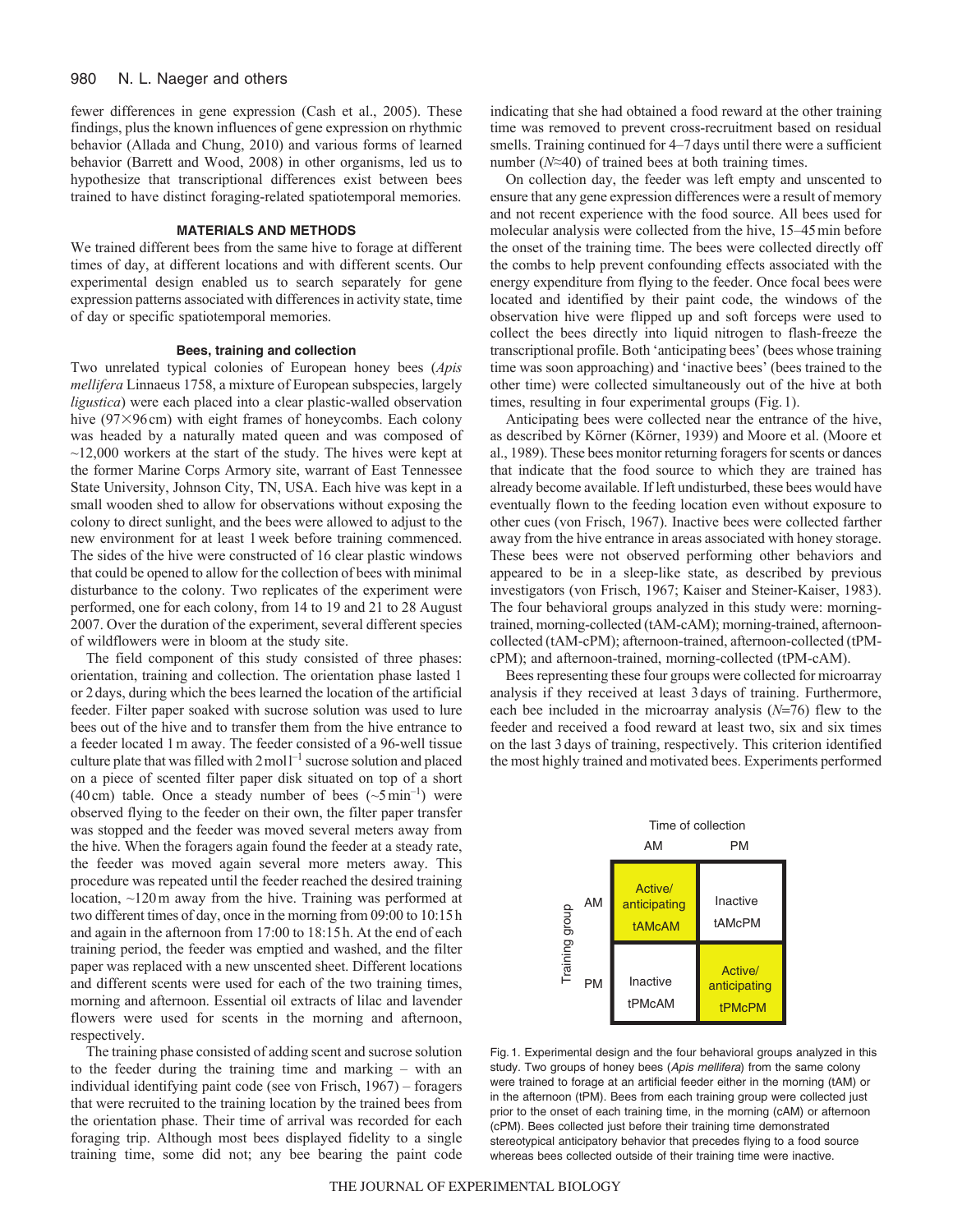| Bee ID      | Training group | Day 1          | Day 2                   | Day 3                   | Day 4          | Day 5                   | Day 6                    | Day 7 |  |
|-------------|----------------|----------------|-------------------------|-------------------------|----------------|-------------------------|--------------------------|-------|--|
| <b>BWP</b>  | AM             |                |                         |                         | 6              | 6                       | 9                        | 13    |  |
| <b>PWY</b>  | AM             |                |                         | $\mathbf{1}$            | 5              | 10                      | 8                        | 8     |  |
| <b>PYW</b>  | AM             |                |                         | 13                      | 17             | 13                      | 8                        | 12    |  |
| YBB         | AM             |                |                         |                         |                | 9                       | 12                       | 14    |  |
| <b>YPB</b>  | AM             |                |                         |                         |                | $\overline{7}$          | 8                        | 12    |  |
| <b>YYW</b>  | AM             |                |                         |                         | 6              | 11                      | $10$                     | 11    |  |
| <b>BYY</b>  | AM             |                |                         |                         |                | 3                       | 12                       | 13    |  |
| <b>WcPR</b> | AM             |                |                         |                         |                | 12                      | 13                       | 8     |  |
| <b>WcWP</b> | AM             |                |                         |                         |                | 13                      | 11                       | 14    |  |
| <b>WcWY</b> | AM             |                |                         | 12                      |                | 14                      | 13                       | 13    |  |
| <b>BBW</b>  | AM             |                |                         |                         | 5              | 10                      | 10                       | 9     |  |
| <b>BPW</b>  | AM             |                |                         |                         | $\,6$          | 13                      | 14                       | 15    |  |
| <b>YWW</b>  | AM             |                |                         |                         | $10$           | 12                      | 11                       | 12    |  |
| <b>YYG</b>  | AM             |                |                         |                         | 5              | 4                       | 10                       | 10    |  |
| <b>BBY</b>  | AM             |                |                         |                         |                | $\overline{\mathbf{c}}$ | 11                       | 8     |  |
| <b>RWP</b>  | AM             |                |                         |                         |                | $\,$ 5 $\,$             | $\overline{7}$           | 10    |  |
| <b>WRR</b>  | AM             |                |                         |                         |                | $\mathbf{2}$            | 6                        | 6     |  |
| <b>WcPW</b> | AM             |                |                         |                         |                | 14                      | 13                       | 10    |  |
| <b>WcYA</b> | AM             |                |                         | 10                      |                | 13                      | 15                       | 16    |  |
| <b>RBW</b>  | <b>PM</b>      |                |                         |                         | $\overline{7}$ | 5                       | 13                       | 20    |  |
| <b>RWP</b>  | <b>PM</b>      |                | 1                       | 3                       | 4              | $\overline{7}$          | 9                        | 12    |  |
| <b>WPP</b>  | <b>PM</b>      |                |                         | 5                       | 18             | 15                      | 14                       | 18    |  |
| <b>WRP</b>  | <b>PM</b>      |                | $\mathbf{1}$            | 6                       | 6              | 6                       | $\overline{7}$           | 12    |  |
| <b>YcGG</b> | <b>PM</b>      |                |                         | 6                       | 4              | 12                      | 13                       | 16    |  |
| YcGW        | <b>PM</b>      |                |                         | $\overline{7}$          | 6              | 10                      | 16                       | 20    |  |
| YcWB        | <b>PM</b>      |                |                         |                         | 10             | 12                      | 17                       | 23    |  |
| YcWY        | <b>PM</b>      |                |                         | 15                      | 15             | 8                       | 14                       | 18    |  |
| GGG         | PM             | 1              | $\overline{\mathbf{c}}$ | $\overline{\mathbf{c}}$ | 14             | 15                      | 18                       | 20    |  |
| <b>RGG</b>  | <b>PM</b>      | $\overline{4}$ | $\overline{7}$          | 8                       | 12             | 9                       | 12                       | 19    |  |
| <b>RWR</b>  | <b>PM</b>      | $\overline{4}$ | 8                       | 22                      | 21             | 10                      | 17                       | 17    |  |
| <b>WPRC</b> | <b>PM</b>      |                |                         | 10                      | 10             | 10                      | 10                       | 18    |  |
| <b>WWW</b>  | <b>PM</b>      | 3              | $\overline{c}$          | $\overline{c}$          | 10             | 13                      | 14                       | 11    |  |
| YcBY        | <b>PM</b>      |                |                         | 10                      | 14             | 12                      | 15                       | 16    |  |
| YcWP        | <b>PM</b>      |                |                         | $\overline{4}$          | 13             | 9                       | 18                       | 22    |  |
| YcYR        | <b>PM</b>      |                |                         | 10                      | 12             | 14                      | 8                        | 17    |  |
| YcYW        | <b>PM</b>      |                |                         | 10                      | 6              | 12                      | $\overline{\mathcal{I}}$ | 16    |  |
| YcYY        | <b>PM</b>      |                |                         | 19                      | 17             | 16                      | 15                       | 19    |  |

Table 1. Number of rewarded visits by honey bees Apis mellifera to the feeders by day

Bees visited the artificial feeder multiple times over the duration of the training time. The performance of the 37 bees used for the microarray analysis is shown here.

at the same study site in previous years (Moore and Doherty, 2009) (B.N.V.N., A. E. Wagner and D.M., unpublished) demonstrated that >90% of bees with this level of training will fly to the empty, unscented feeder at the appropriate time on the following day. Of the 76 bees identified according to this criterion, we selected the 12 bees from each of the four experimental groups (six from each replicate, two replicates) with the most visits to the feeder during the training phase ( $N=48$ ) for microarray analysis. Table 1 shows the distribution of visits by bees during the training phase, for all bees that were selected for microarray analysis.

#### **Microarray analysis**

The heads of the bees were freeze-dried (–80°C and 40Pa) and the brains dissected out while submerged in dry ice/ethanol (see Schulz and Robinson, 1999). The brains were homogenized and nucleic acids were extracted using phenol/chloroform and RNeasy kits (Qiagen, Valencia, CA, USA). Then samples were treated with DNase (Qiagen). From the resulting RNA, 500ng was amplified using MessageAmpII kits (Ambion/Applied Biosystems, Austin, TX, USA). Amplified RNA was labeled with Cy3 or Cy5 dyes using a Kreatech ULS labeling system (Amsterdam, The Netherlands). The 48 individuals were hybridized in pairs with a loop design that used 113 microarrays (printed by W. M. Keck Center for Comparative and Functional Genomics, University of Illinois Urbana-Champaign, Urbana, IL, USA). The microarrays contained 13,440 distinct 70-mer oligonucleotides based on information from the honey bee genome (Honeybee Genome Sequencing Consortium, 2006). The oligonucleotide sequences were chosen based on predicted gene models and expressed sequence tags, and each was spotted twice on the array. This second-generation honey bee microarray was characterized by Alaux et al. (Alaux et al., 2009b), and from this point on, each representative sequence will be referred to as a 'gene'. Hybridized arrays were scanned and analyzed using Axon GenePix 6.0 (Molecular Devices, Sunnyvale, CA, USA) software. As in Sen Sarma et al. (Sen Sarma et al., 2010), spots flagged with '-100' by Axon GenePix 6.0 were removed from the analysis and genes that are highly expressed in the hypophgaryngeal glands were also excluded because of the risk of contamination during brain dissection (Alaux et al., 2009a). The remaining data were filtered using the median of control elements for microarray and dye as the threshold. LOWESS normalization was carried out on the log2-transformed intensities, and the measurements were then adjusted for global dye and microarray effects. A total of 8209 genes remained after these exclusions, representing the number of genes in the brain expressed above threshold for all individuals.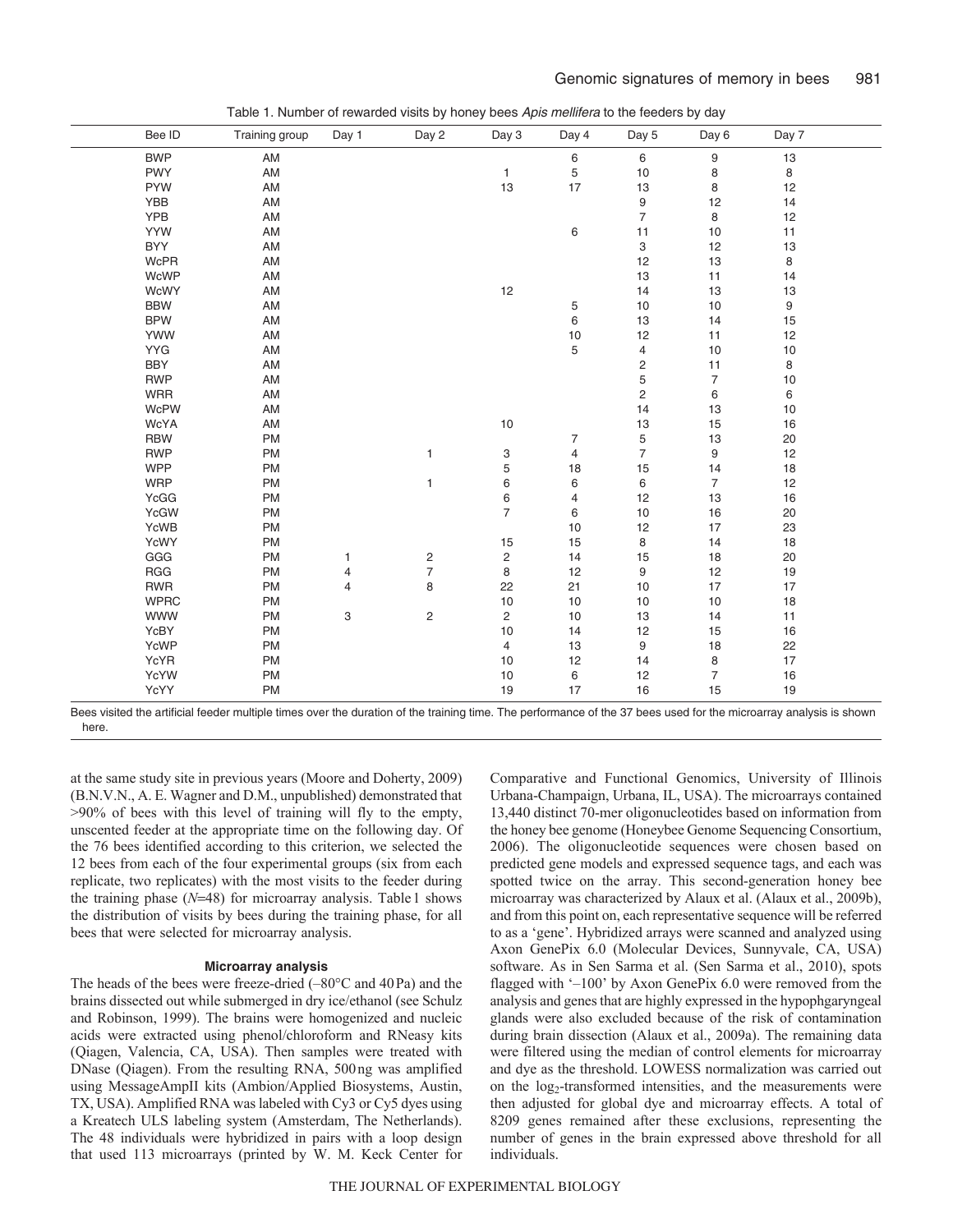#### **Statistical analysis of microarray results**

A linear mixed-effects model was used to analyze the normalized log2-transformed fluorescent intensities for each gene (Alaux et al., 2009a; Alaux et al., 2009b). The model accounted for the effects of dye, microarray, individual sample and source colony. Two-way ANOVA with *post hoc* contrasts was used to determine significant differences based on time of collection, training group and activity state.

Principal component and hierarchical clustering analyses of the gene expression values showed that 11 individuals, relatively evenly distributed across all four experimental groups, were clustered together. Investigation revealed that the RNA amplification of all 11 of these individuals took place on two sequential days, and the affected 11 yielded the lowest final quantity of RNA on those days. For this reason, these 11 individuals and the corresponding 37 arrays they were measured with were dropped and the ANOVA was rerun. Only results of this reanalysis are reported here. Genes showing differential expression at a false discovery rate (FDR)-corrected *P*value of <0.01 were considered significant.

Genes identified as differentially expressed in this experiment were compared with those from a previously published study (Alaux et al., 2009b) to probe for similarities and differences across different behavioral states. Gene list overlap analysis was performed using an exact hypergeometric probability test (onetailed) in Microsoft Excel (Redmond, WA, USA). As in Alaux et al. (Alaux et al., 2009a), the representation factor (rf) was calculated as the number of observed overlapping genes divided by the expected number; the expected number of overlapping genes is defined as the product of the number of genes differentially expressed in each list, divided by the total number of genes analyzed.

Functional insights into differentially expressed genes were obtained by conducting a gene ontology (GO) term enrichment analysis. This analysis was performed using the FlyBase identification number representing the best BLAST hit for each honey bee gene (Honeybee Genome Sequencing Consortium, 2006) and the DAVID Bioinformatics Resources Functional Annotation tool (Huang et al., 2009). GO terms returned by DAVID with a modified Fisher's exact *P*-value <0.05 were considered significantly enriched.

#### **Quantitative reverse-transcriptase PCR analysis and array validation**

Quantitative reverse-transcriptase PCR (qRT-PCR) was used to confirm some of the results obtained from microarray analysis. Twenty-four genes were selected for validation based on significance, fold change and functions of interest (supplementary material Fig. S1). Two hundred nanograms of the original unamplified RNA from all original 76 individuals in the study were used to synthesize cDNAs using ArrayScript (Ambion) reverse transcriptase.  $qRT-PCR$  was performed in triplicate  $10 \mu l$  reactions in 384-well plates using PerfeCTa SYBR Green Fastmix (Quanta Biosystems, Gaithersburg, MD, USA). Reactions not within 0.5*C*<sup>t</sup> (cycle threshold) agreement with the others were discounted. The results were analyzed by standard weighted means two-way ANOVA with *post hoc* contrasts using SAS (SAS Institute Inc., Cary, NC, USA). Agreement of gene expression results between microarray and qRT-PCR analysis was tested using standardized data ('standardize' procedure in SAS, mean=0, s.d.=1), which were then analyzed using linear discriminant analysis ('lda' function) in the MASS package (Venables and Ripley, 2002) for R (R Development Core Team, 2006).

#### **RESULTS**

# **Behavioral evidence for spatiotemporal memories**

Over the course of the two replicates, 184 trained foragers were marked individually and followed throughout the experiment. Of these bees, 28 were captured upon their arrival at the wrong feeding station, i.e. the one to which they were not initially trained; they were removed from the study. Thus, the majority (85%) of the time-trained bees specialized and foraged exclusively at one training time or the other, as expected (Kleber, 1935; Moore et al., 1989). Twenty-five bees (14%) that were marked and trained did not appear on the final training day and were not found during the collections from the hive. These disappearances represent natural mortality expected among forager honey bees (Winston, 1987).

Honey bees clearly exhibited food anticipatory behavior over the course of the experiment. Outside of the training time, trained bees were typically found scattered in areas of the hive away from the entrance; however, as the training time approached, the trained bees began to cluster near the entrance and dance floor. Furthermore, on training days, bees frequently flew to the feeder before food or scent had been applied for that day. The frequency of these reconnaissance flights increased as the training time approached (Fig. 2). As previously reported (Moore and Rankin, 1983), afternoon-trained bees exhibited anticipatory behavior for a longer period of time before the onset of the training time than morning-trained bees.



Fig. 2. Anticipatory behavior in honey bees. Trained bees frequently flew to the feeder in anticipation of food availability, and the frequency of these flights increased as the training time approached. Data are from 18 Aug 2007, the day prior to the day of collection for the first replicate of the experiment.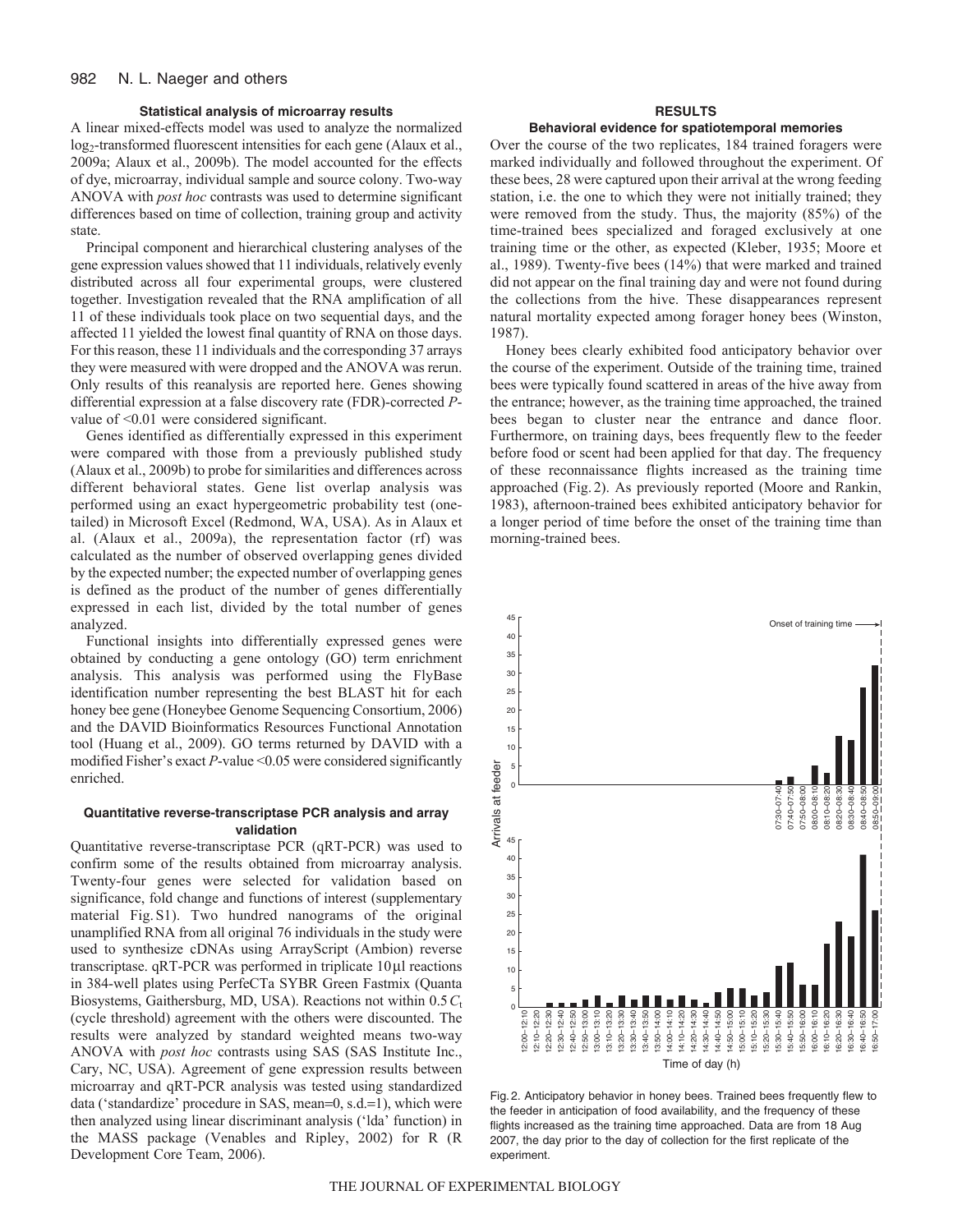## **Brain gene expression differences associated with time of collection**

To determine whether there were genes showing brain expression differences associated with time of collection, independent of time of training, we used two-way ANOVA to contrast the gene expression values for tAM-cAM and tPM-cAM with tAM-cPM and tPM-cPM bees (Fig.1). There were 798 genes showing differences in brain gene expression between morning- and afternoon-collected bees (FDR<0.01). This represents  $\sim$ 10% of the genes on the microarray analyzed in this study.

GO analysis revealed 80 categories significantly enriched (modified Fisher's exact test, *P*<0.05) for genes with differences in brain gene expression associated with time of day (supplementary material TableS1). Among enriched terms for genes with higher expression in the morning-collected bees were 'organelle ATP synthesis coupled electron transport' and numerous mitochondriaassociated terms (supplementary material TableS2). There were also multiple terms associated with ribosomes and translation as well as proteasomes and catabolic processes. Enriched terms for genes more highly expressed in afternoon-collected bees included 'cell adhesion', 'lipid metabolic process', 'lipid transport' and 'protein localization' (supplementary material TableS3). Terms associated with circadian behavior – such as 'circadian rhythm', 'rhythmic behavior', 'locomotory behavior' and 'sleep' – all appear exclusively for the list of genes with higher expression in the afternoon.

#### **Brain gene expression differences associated with time of training**

To determine whether there were genes showing brain expression differences associated with time of training, independent of time of collection, we contrasted tAM-cAM and tAM-cPM with tPM-cAM and tPM-cPM bees. Relative to other categories, fewer genes (229) were found to be differentially expressed between the two groups of bees trained to forage either in the morning or afternoon, regardless of whether they were collected in an anticipatory or inactive state (FDR<0.01). GO analysis showed an enrichment of upregulated genes involved with carbohydrate catabolic processes and kinase regulator activity in the morning-trained groups (supplementary material Tables S4, S5). Afternoon-trained groups showed enrichment for genes associated with 'response to heat' and 'oxidoreductase activity, acting on the CH-CH group of donors' (supplementary material TableS6). Among the genes showing time of training differences were *foraging* and *clock*, both of which had higher expression in morning-trained bees.

## **Brain gene expression differences associated with state of food anticipation**

To determine whether there were genes showing brain expression differences associated with food anticipatory state, independent of time of training or collection, we contrasted tAM-cAM and tPMcPM with tAM-cPM and tPM-cAM bees. Bees collected 15–45min prior to their time of training were actively anticipating food availability and preparing for flight whereas bees trained to the other time were inactive. This difference in activity state was associated with a very large number of genes: 2028 differentially expressed brain transcripts or ~25% of all genes on the microarray analyzed in this study.

Genes upregulated in anticipating bees showed significant GO enrichment for many categories associated with nervous system function, including 'cation transport', 'transmission of nerve impulse', 'neurotransmitter secretion' and 'synaptic transmission' (supplementary material Tables S7, S8). Behavioral categories were also present, including 'rhythmic process' and 'circadian behavior', as well as 'response to chemical stimulus', 'response to light stimulus' and 'memory', even though the bees had not recently encountered the environment outside the hive. *ankyrin*, *GB16541*, the heat shock proteins *hsp8* and *hsp90a*, and the insulin receptor *inR* were all confirmed as correlated with the state of food anticipation *via* qRT-PCR (see Validation of microarray results with qRT-PCR).

Inactive bees showed a remarkably strong signature of ribosomerelated genes in their transcriptional profile (supplementary material TableS9). In all, 99 genes annotated as being associated with the ribonucleoprotein complex were significantly upregulated in inactive bees, with the GO term 'structural constituent of the ribosome' having the strongest enrichment found in the entire experiment (modified Fisher's exact test, *P*=1.07E-46). Other significantly enriched terms include 'mitochondrial part', 'mitochondrial ribosome', 'proteasome complex', 'DNA-directed RNA polymerase activity' and 'spliceosome'. Some of the genes upregulated in inactive bees and confirmed by qRT-PCR include the histone H1 and the canonical clock genes *period* and *cryptochrome* (Ruben et al., 2006).

The list of genes differentially expressed between anticipating and inactive groups was compared with a list of genes generated by Alaux et al. (Alaux et al., 2009b) for differences between (nonforaging) nurse and forager honey bees. There was significant overlap for these lists (rf= $1.2$ ,  $P<0.0001$ ), with 66% of genes either up- or down-regulated in a concordant way for both anticipating bees in this study and foragers in Alaux et al. (Alaux et al., 2009b).

## **Brain gene expression differences associated with distinct spatiotemporal memories**

To determine whether there were genes showing brain expression differences associated with distinct spatiotemporal memories, we contrasted tAM-cAM bees with tPM-cPM bees. These two groups



Fig. 3. Decomposition of brain gene expression differences associated with distinct spatiotemporal memories in honey bees: effects of time of collection (Time of day), time of training (Training group) and activity state. A total of 1329 genes were differentially expressed between the two active groups with distinct spatiotemporal memories. Expression of a majority of these genes was also influenced by time of day, time of training and/or activity state. Three-hundred fifty-two of the 1329 genes did not have significant differences in expression in these other analyses and represent unique transcriptional signatures associated with a unique spatiotemporal memory.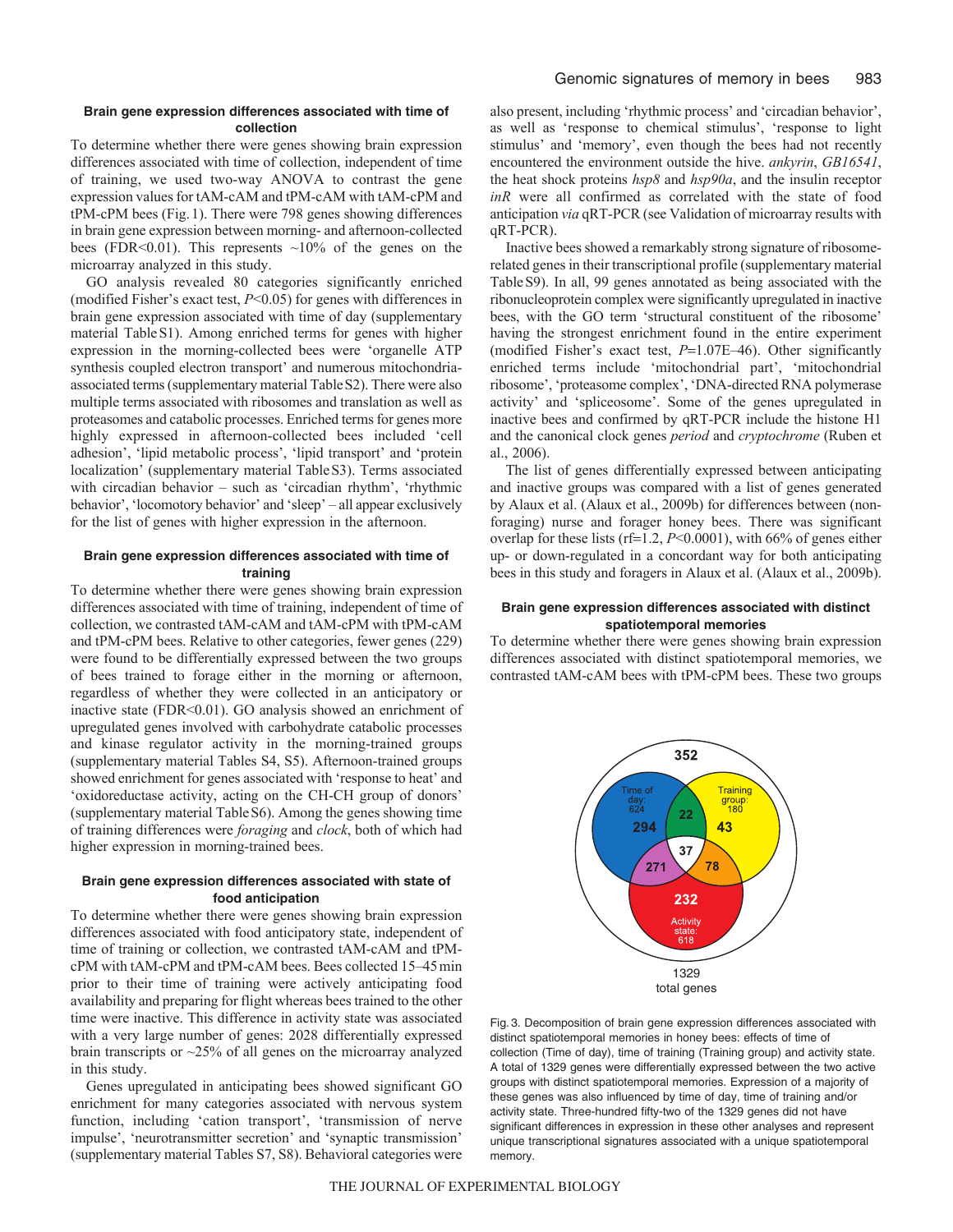#### 984 N. L. Naeger and others

Table 2. Selected results of gene ontology (GO) enrichment analysis to identify molecular functions and biological processes that are associated with the lists of genes showing expression differences in association with time of collection, time of training, activity state or differences in spatiotemporal memories

| GO term                                                                                           | Time of dav | Time of training | Activity state | Different spatiotemporal memories |
|---------------------------------------------------------------------------------------------------|-------------|------------------|----------------|-----------------------------------|
| Carbohydrate catabolic process                                                                    |             | tAM              |                | tPMcPM                            |
| Cation transport                                                                                  |             |                  | Active         |                                   |
| Cell adhesion                                                                                     | $c$ PM      |                  |                | tAMcAM                            |
| Cellular macromolecule catabolic process                                                          | cAM         |                  |                | tPMcPM                            |
| Chemosensory behavior                                                                             | cPM         |                  | Active         | Overall                           |
| Lipid metabolic process                                                                           | cPM         |                  |                | tAMcAM                            |
| Mitochondrial part                                                                                | cAM         | tPM              | Inactive       | tPMcPM                            |
| Neurotransmitter secretion                                                                        |             |                  | Active         |                                   |
| Organelle ATP synthesis coupled electron transport                                                | cAM         |                  | Inactive       |                                   |
| Response to heat                                                                                  |             | tPM              |                |                                   |
| Rhythmic behavior                                                                                 | cPM         |                  | Active         |                                   |
| Structural constituent of ribosome                                                                | cAM         |                  | Inactive       | <b>tPMcPM</b>                     |
| Synaptic transmission                                                                             |             |                  | Active         |                                   |
| Full data with all enriched categories are available in the supplementary material Tables S1-S15. |             |                  |                |                                   |

were both anticipating food availability, but at a different time of day and for a different location. A total of 1329 genes were differentially expressed in the brains between these two groups (*t*test, *P*<0.01). This large number of genes included many genes that were differentially expressed in the analyses described above. Of the 1329 differentially expressed genes, 624 also varied significantly with time of day, 180 also varied significantly with time of training and 618 also varied significantly with state of food anticipation (Fig.3). The same pattern of decomposition is reflected in the GO enrichment analysis. For example, terms such as 'cell adhesion' and 'cellular macromolecule catabolic process' appeared in the analysis of tAM-cAM *vs*tPM-cPM bees as well as in the time of day analysis (Table2). GO enrichment also revealed other differences between the tAM-cAM and tPM-cPM bees, including 'lipid metabolic process', 'carbohydrate metabolic process' and 'chemosensory behavior' (supplementary material Tables S10–S12).

Removing all the genes that varied with time of day, time of training and/or anticipatory state still left 352 genes that showed significant differences in brain expression between tAM-cAM and tPM-cPM bees. These expression differences are associated with other unknown aspects that either contribute to the formation of the two unique spatiotemporal memories or reflect their existence. GO enriched terms for these putative spatiotemporal memory-related genes include 'extracellular structure organization and biogenesis' and 'synaptogenesis' (supplementary material Tables S13–S15).

## **Effects of time of day, time of training and anticipatory state on brain expression of clock genes**

The molecular basis of circadian function involves a small set of interacting transcription factors, some with negative and others with positive feedback effects on each other's expression (Allada and Chung, 2010). *cycle* (*cyc*), a gene comprising part of the positive feedback mechanism in the bee's circadian clock, was robustly differentially expressed in terms of time of day of collection (ANOVA, *P*<0.0001) but was not affected by time of training or activity state (Fig.5). Another canonical clock gene in the positive feedback mechanism, *clock* (*clk*), showed a significant difference based on time of training  $(P=0.0035)$  but no effect based on anticipatory state or time of collection; there was higher expression among morning-trained bees, both active and inactive. By contrast, *period* (*per*), a gene with negative feedback effects, was differentially expressed as a function of both time of day of collection  $(P=0.03)$  and activity state  $(P<0.0001)$ , but not time of training. *cryptochrome* (*cry*), which is also involved in negative feedback regulation of the clock, was differentially expressed based on both time of day of collection (*P*<0.0001) and activity state (*P*<0.0001) but not time of training.

## **Validation of microarray results with qRT-PCR**

qRT-PCR validation of the microarray results was challenging in this study because each gene could show significant expression differences for each of the time of collection, time of training, activity state and/or unique memory analyses. We therefore used linear discriminant analysis (LDA) to examine the gestalt of similarities



Fig. 4. Linear discriminant analysis indicates strong similarities between results obtained with microarrays and qRT-PCR and supports the hypothesis that distinct neurogenomic states exist for each of the four honey bee groups in the experiment. Microarray and qRT-PCR data for the same 37 individuals are shown here. For clarity of presentation, abbreviations were condensed from what appears in Fig. 1: AA, AM (morning) trained, AM collected; AP, AM trained, PM (afternoon) collected; PA, PM trained, AM collected; PP, PM trained, PM collected. Black, orange, yellow and light blue represent the microarray data whereas red, pink, green and dark blue represent the qRT-PCR data.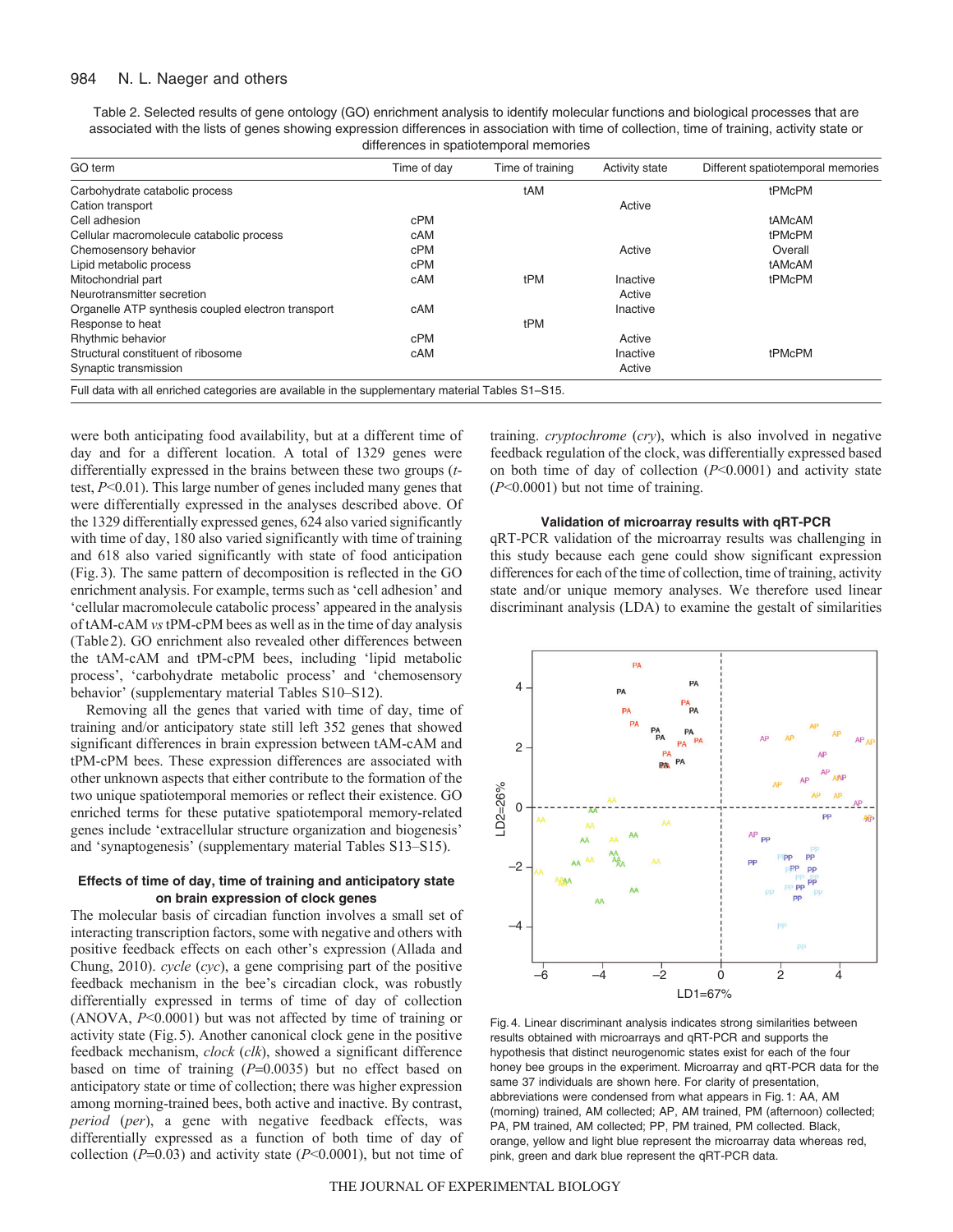and differences between the four experimental groups across the two different expression measurement platforms. Expression values for each of the genes, generated by both microarray and qRT-PCR, are found in supplementary material Fig. S1. LDA revealed that overall expression patterns were similar between microarray and qRT-PCR analysis (Fig.4). The qRT-PCR results showed strong clustering for individuals within the four experimental groups and nice separation of the four groups, with only the data from the 24 genes chosen for validation. This result further reflects the robustness of the differences between the four groups and supports the hypothesis that spatiotemporal foraging rhythms are associated with unique neurogenomic states.

#### **DISCUSSION**

The principal significance of these results is that they demonstrate that the ability of honey bees to form distinct spatiotemporal foraging memories is associated with the formation of distinct neurogenomic signatures of gene expression in the brain. Furthermore, these signatures can be partially decomposed into sets of genes that are influenced by time or activity state, and still others that are not influenced by these variables. This finding hints at the modular composition of complex neurogenomic phenotypes. It is not known which, if any, of these extensive gene expression changes are causal. However, differences in gene expression are known to have causal effects on various forms of both circadian (Allada and Chung, 2010) and learned behavior (Barrett and Wood, 2008) in the laboratory, suggesting that at least some of the changes we detected function

Active Inactive Inactive Active

Afternoon trained bees

0.002 0.006

0.01

0.014 0.018

0.02

0.06

Relative gene expression

Relative gene expression

 $0.1$ 

 $0.14$ 

 $0.2$  $0.4$ 0.6 0.8 1 1.2

*cry*

*cer*

Collected AM

Collected PM

*tim2*

Morning trained bees to enable bees to form and utilize different spatiotemporal memories during natural foraging behavior.

This study identified a relatively large number of genes that showed differences in expression as a function of time of collection, i.e. genes whose expression varied in the morning *vs* the afternoon. Ueda et al. (Ueda et al., 2002) reported that a similar number of genes varied in expression as a function of light–dark conditions in *Drosophila melanogaster* heads. In our study, genes upregulated in the morning included those associated with ATP synthesis, mitochondria and NADH oxioreductase activity, as well as the canonical clock gene *cycle* (*bmal1* in mammals). These findings are consistent with previous reports of a link between the positive feedback element of the molecular clock and the regulation of basic metabolic processes (Eckel-Mahan and Sassone-Corsi, 2009; Ramsey et al., 2009). Genes upregulated in the afternoon included cell adhesion molecules, which have been implicated in the synchronization of circadian oscillators (Shen et al., 1997; Miche and Colwell, 2001) and the regulation of learning and memory (Welzl and Stork, 2003). Perhaps this finding reflects the occurrence of memory consolidation in foragers during the night.

Some genes showed differences associated with the time at which the bee was trained, regardless of whether it was then collected in the morning or afternoon, or was anticipating or inactive. This might reflect either differences in the environment encountered as a result of the different training times or a natural proclivity to respond to training at one time *versus* another. Regarding the latter, Kraus et al. (Kraus et al., in press) have reported genotypic differences in

Active Inactive Inactive Active Active Inactive Inactive Active Active Inactive Inactive Active 0.1 0.2 0.3 0.4 *cyc* 0 Active Inactive Inactive Active 0.05 0.1 0.15 0.2 0.25 *clk* Collected AM Collected PM Collected AM Collected PM Collected AM Collected PM Morning trained bees Afternoon trained bees values.

Fig. 5. Expression of canonical clock genes as a function of time training in honey bees. Genes representing the set of transcription factors comprising the negative feedback element of the molecular clock (per, cry and tim2) have expression patterns that are more closely associated with the activity state of the bee rather than time of day. Genes representing the positive feedback element of the molecular clock (cyc and clk) do not show any significant differences based on activity state, although cyc shows clear differences based on the time of day. See supplementary material Table S16 for significance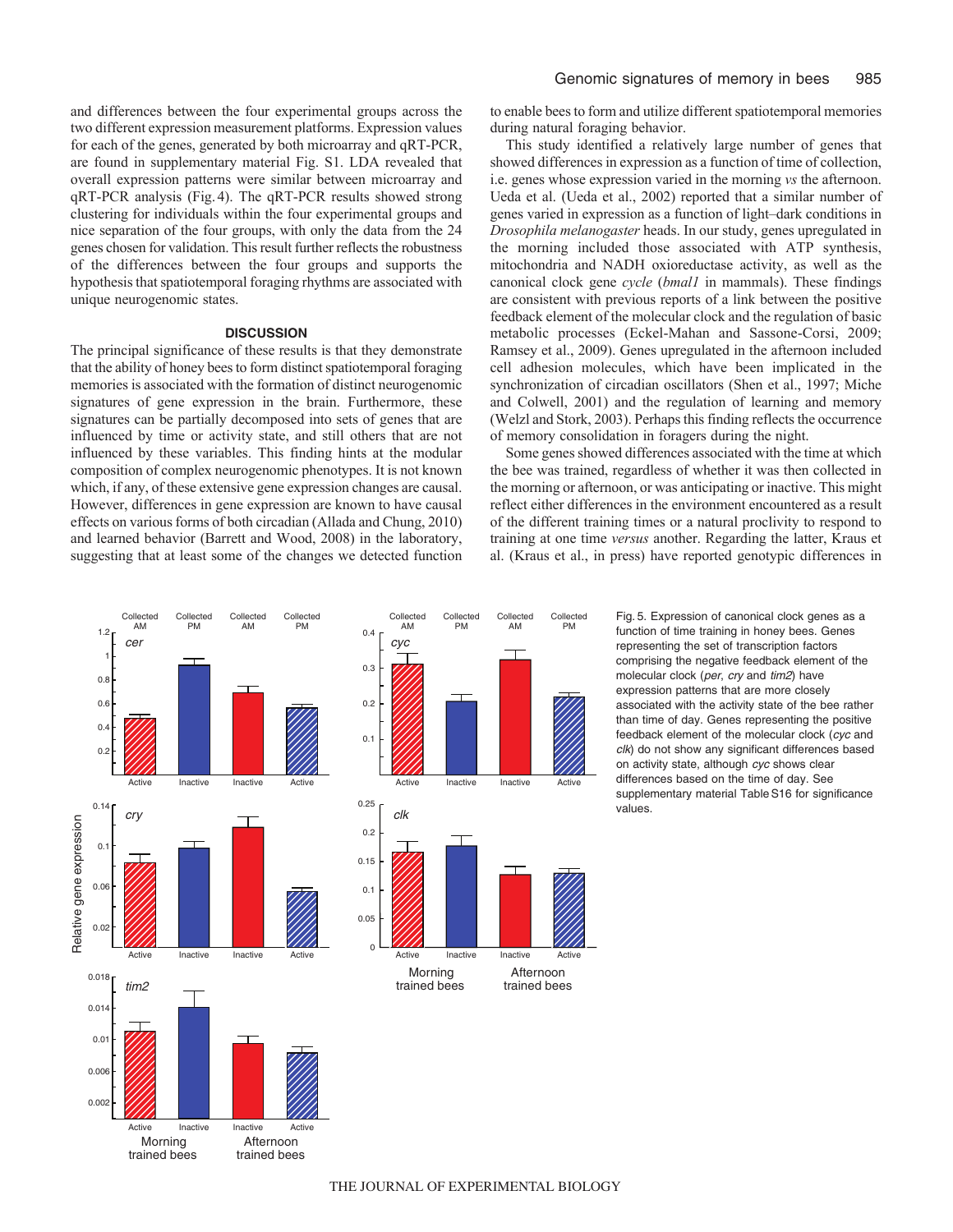the preferences of bees to forage either in the morning or afternoon. Among the genes differentially expressed based on the time of training were genes associated with metabolism as well as *foraging* and *clock*. Upregulation of *foraging* has been implicated in increased phototactic behavior in honey bees (Ben-Shahar et al., 2003), and increased phototaxis could make the foragers more likely to respond to the morning feeder (which coincides more closely with sunrise) than the afternoon feeder. Other genetic differences for similar phenomena include polymorphisms in human *clock* associated with differences in the times at which individuals prefer to either be active or sleeping (Katzenberg et al., 1998).

The largest differences in brain gene expression detected in this study were related to differences in the activity state of the bees, either anticipating flight to a specific food reward or inactive. Bees collected just before their time of training were observed displaying the stereotypical anticipatory behavior that precedes exiting the hive to fly to the feeder. Renner demonstrated that anticipatory behavior in bees arises as a function of an internal circadian clock that allows the bees to time the availability of food (Renner, 1957). Results of GO analyses suggest that mechanisms involved in stimulus perception and response are reactivated in a circadian manner during the anticipatory state, perhaps 'priming' the brain for subsequent activity, after over 22 h of inactivity. In addition, GO categories such as 'cation transport,' 'transmission of nerve impulse' and 'neurotransmitter secretion' point toward possible mechanisms that the brain would use to initiate behavior. Mammalian pacemaker neurons found in the suprachiasmatic nucleus generate autonomous circadian activity patterns when isolated (Green and Gillette, 1982), and cation channels play a role in this autoactivation (Meredith et al., 2006; Wang and Huang, 2006; Kononenko and Berezetskaya, 2010).

There was also a significant enrichment of genes encoding the heat shock proteins that are upregulated in anticipating bees. These genes could play a role in preparing foragers for the stresses of foraging (Williams et al., 2008). It is also possible that heat shock proteins play more of a direct role in behavior; knock-down of heat shock proteins affects behavioral rhythmicity in flies, even though the core molecular oscillators are unaffected (Hung et al., 2009).

A large number of the genes upregulated in inactive bees were associated with transcription, translation and proteasome function. Inactive foragers have long been thought to enter into sleep-like states (von Frisch, 1967; Kaiser and Steiner-Kaiser, 1983; Kaiser, 1988; Eban-Rothschild and Bloch, 2008; Klein et al., 2008); this speculation is strengthened by work in *Drosophila* rigorously demonstrating that insects sleep (Hendricks et al., 2000; Shaw et al., 2000) (reviewed by Harbison et al., 2009). Perhaps inactive bees are showing evidence for the kind of purging of old proteins and building of new proteins that has been associated with sleep in other organisms (reviewed by Mackiewicz et al., 2008).

Further insights into the possible significance of the molecular differences between active and inactive bees were gained by comparing their differences in brain gene expression with the differences between nurse and forager bees (Alaux et al., 2009b). Anticipating bees have a brain expression profile that resembles the forager profile whereas the profile of inactive bees more closely resembles that of the nurse. Among the genes differentially expressed in both contexts is the insulin receptor (*inR*), which shows higher expression in both foragers compared with nurses and in anticipating foragers compared with inactive foragers. Insulin and other nutritional signaling pathways play a part in the division of labor among honey bee workers (Ament et al., 2008), and RNAi knock-down of the insulin

receptor alters honey bee foraging behavior (Wang et al., 2010). These results imply that some of the same genes involved in the regulation of foraging over the lifetime of the bee are also involved in the regulation of daily foraging rhythms.

Genes involved in synaptogenesis are significantly overrepresented in the group of genes that vary with spatiotemporal memory but not with time of training, time of collection or activity state. This is consistent with the idea that different spatiotemporal memories have unique representations in the brain. In addition, the overrepresentation of genes previously shown to be involved in chemosensory behavior perhaps reflects the possibility that some aspects of the olfactory system are differentially utilized in the learning of the unique scents used in the spatiotemporal training.

Some of the genes well known to be involved in the regulation of circadian rhythms in other organisms showed interesting patterns of expression in this study. Expression of *per* and *cry* in bees trained in the morning was consistent with patterns reported by Ruben et al. (Ruben et al., 2006) under *ad libitum* feeding conditions; however, an altered pattern was seen in the afternoon-trained bees. This is perhaps because the time-training procedures used in this experiment uncoupled activity state from time of day, and food acted as a zeitgeber to set elements of the internal clock, which then dictated foraging rhythms on subsequent days. Intriguingly, another clock gene, *cyc*, did not show this altered expression pattern. The differences observed in the time-trained bees suggest that, in the honey bee, the two sets of molecular regulatory feedback loops have become uncoupled, with the positive element synchronizing gene expression oscillations with day–night cycles whereas the negative element synchronizes expression oscillations with the time of food availability. This is supported by the recent finding that genes involved in insulin signaling are involved in setting the pace of the negative element of the clock in *Drosophila* (Zheng and Seghal, 2010).

It should be noted that this study was performed using whole brains. The altered pattern of gene expression due to spatiotemporal training that we report here could have occurred only in a subset of neurons, and different neural circuits could have different expression profiles. Previous studies in mice have found that restricted feeding schedules shifted expression of *per*, but only in specific brain regions (Angeles-Costellanos et al., 2007) (reviewed by Webb et al., 2009). Furthermore, peripheral oscillators in other tissues such as the insect fat body (a metabolic tissue analogous to vertebrate livers) could play a role in behavioral rhythmicity as it relates to feeding (Xu et al., 2008; Vollmers et al., 2009) (reviewed by Escobar et al., 2009). Additional studies that probe the specific neuroanatomical location of the differences in gene expression reported here might help clarify the neurobiological basis of these findings and will contribute to our understanding of learning and memory under natural conditions.

This study is the first to separate genes involved with activity rhythms from genes influenced by time of day in an insect without the confounding effects of sleep deprivation. We identified genes associated with motivation in the form of food anticipation, and we have demonstrated that spatiotemporal training creates neurogenomic profiles that are distinct for each training regime. These findings highlight the surprisingly close relationship between changes in brain gene expression and naturally occurring behavioral plasticity (Robinson et al., 2005; Robinson et al., 2008). A challenge for the future is to learn how time training exerts these effects on the genome and how, in turn, spatiotemporally encoded neurogenomic profiles impact foraging behavior.